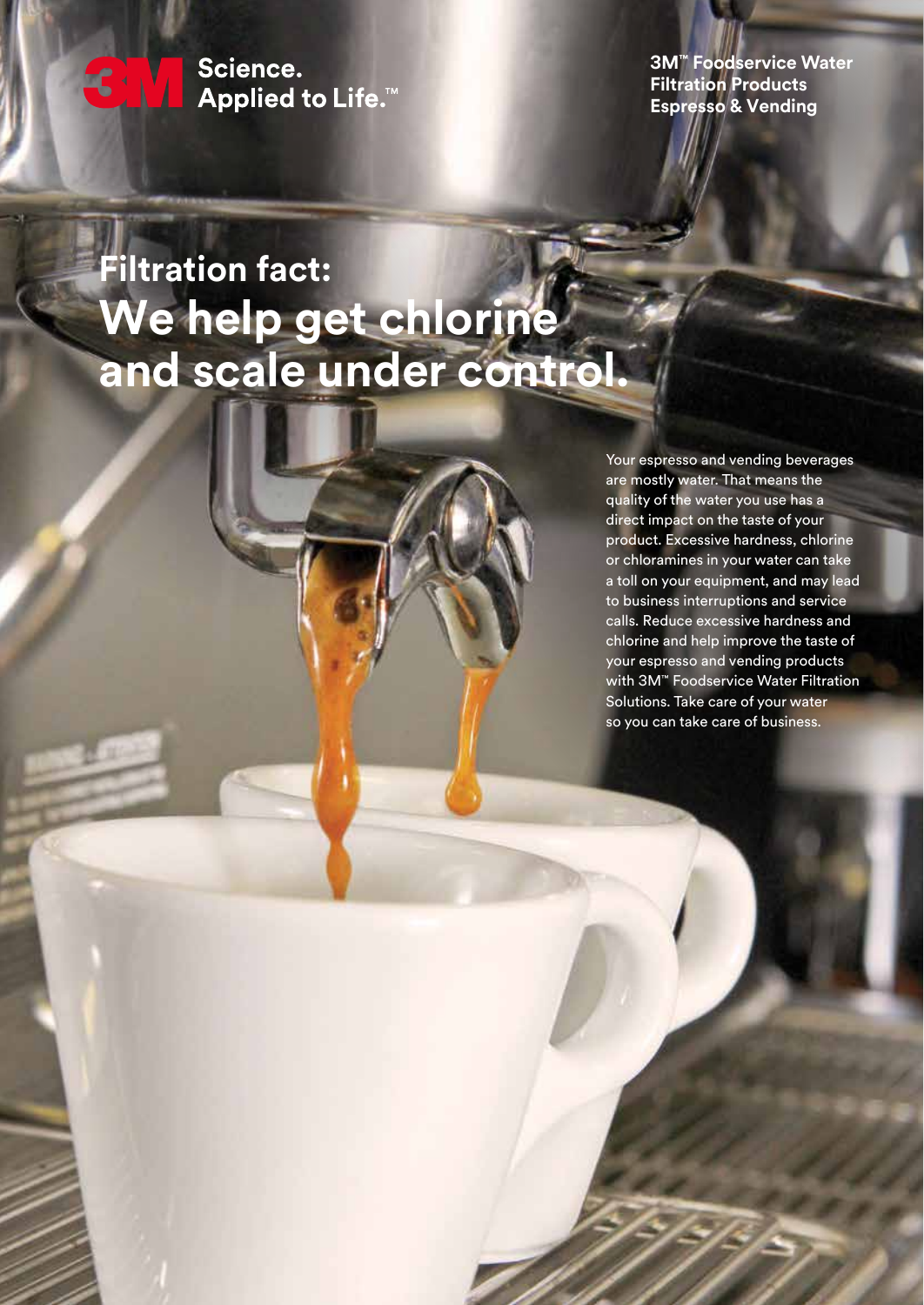| <b>ScaleGard™ Pro Series of Cartridges</b> |                  |                           |                         |                                      |  |  |  |
|--------------------------------------------|------------------|---------------------------|-------------------------|--------------------------------------|--|--|--|
| <b>Part Number</b>                         | Cartridge        | <b>Flow Rate</b><br>(LPM) | $Capacity2$<br>(Litres) | <b>Reduction Claims</b>              |  |  |  |
| 7100017165                                 | <b>P124BN-F</b>  | 1.9                       | 1,600                   | Hard scale, chlorine taste and odour |  |  |  |
| 7100016145                                 | <b>P145BN-F</b>  | 1.9                       | 1,600                   | Hard scale, chlorine taste and odour |  |  |  |
| 7100016375                                 | <b>P165BN-F</b>  | 3.8                       | 2,267                   | Hard scale, chlorine taste and odour |  |  |  |
| 7100016374                                 | <b>P195BN-F</b>  | 3.8                       | 3.778                   | Hard scale, chlorine taste and odour |  |  |  |
| 7100016373                                 | <b>P1175BN-F</b> | 3.8                       | 6,000                   | Hard scale, chlorine taste and odour |  |  |  |

| <b>ScaleGard™ Blend Series of Cartridges</b> |                    |                 |                           |                         |                                    |  |  |  |
|----------------------------------------------|--------------------|-----------------|---------------------------|-------------------------|------------------------------------|--|--|--|
|                                              | <b>Part Number</b> | Cartridge       | <b>Flow Rate</b><br>(LPM) | $Capacity3$<br>(Litres) | <b>Reduction Claims</b>            |  |  |  |
|                                              | 7100037445         | <b>B145-CLS</b> | 1.9                       | 2,006                   | Hard scale, chlorin<br>chloramines |  |  |  |
|                                              | 7100037015         | <b>B165-CLS</b> | 1.9                       | 2,835                   | Hard scale, chlorin<br>chloramines |  |  |  |
|                                              | 7100037444         | <b>B195-CLS</b> | 1.9                       | 4,727                   | Hard scale, chlorin<br>chloramines |  |  |  |
|                                              | 7100037662         | B1175-S         | 3.9                       | 7,502                   | Hard scale, chlorir                |  |  |  |

<sup>3</sup> Based on 180 mg/l hardness on standard blend for coffee machines without steam operation.

**7100037662** B1175-S 3.9 7,502 Hard scale, chlorine taste and odour



## **Espresso & Vending Water Filtration Solutions**

## **Espresso & Vending Water Filtration Solutions**

## **The Challenge:**

Excess chlorine can oxidise parts and fittings, and excessive hardness can form scale in your espresso and vending equipment, reducing service life and causing bittertasting beverages.

## **The Solution:**

3M™ Water Filtration Products containing ion exchange resin media can help reduce hardness and improve espresso and hot beverage quality without the need for a drain, electrical connection or salt regeneration.

**2 | | 3** environments with low pH water or in areas where corrosion is an issue.Both the ScaleGard™ Pro and ScaleGard™ Blend Series of Cartridges are also available with H+ unbuffered resin for an additional 40% capacity. The H+ unbuffered resin must not be used in

*<u>Brine</u>* taste and odour,

**prine taste and odour,** 

*<u>Brine taste and odour,</u>* 



## **Brew your way to better profits.**

Good quality water helps ensure better-tasting espresso and vending beverages, loyal customers and fewer service calls. We've long been regarded as an industry leader in the design, manufacturing and marketing of water filtration products that help provide solutions for today's ever-changing water quality concerns.

Our products offer simple, effective and easy-to-install solutions for commercial foodservice applications and we've designed our systems to meet the volume, water clarity and maintenance expectations of our customers.

2 Based on 180 mg/l hardness.

1 Source: www.clivecoffee.com/blogs/ learn/how-coffee-extraction-works

The ScaleGard™ Pro Series of Cartridges are also available without bypass. Note that capacity should be reduced by 25% for non-bypass versions.